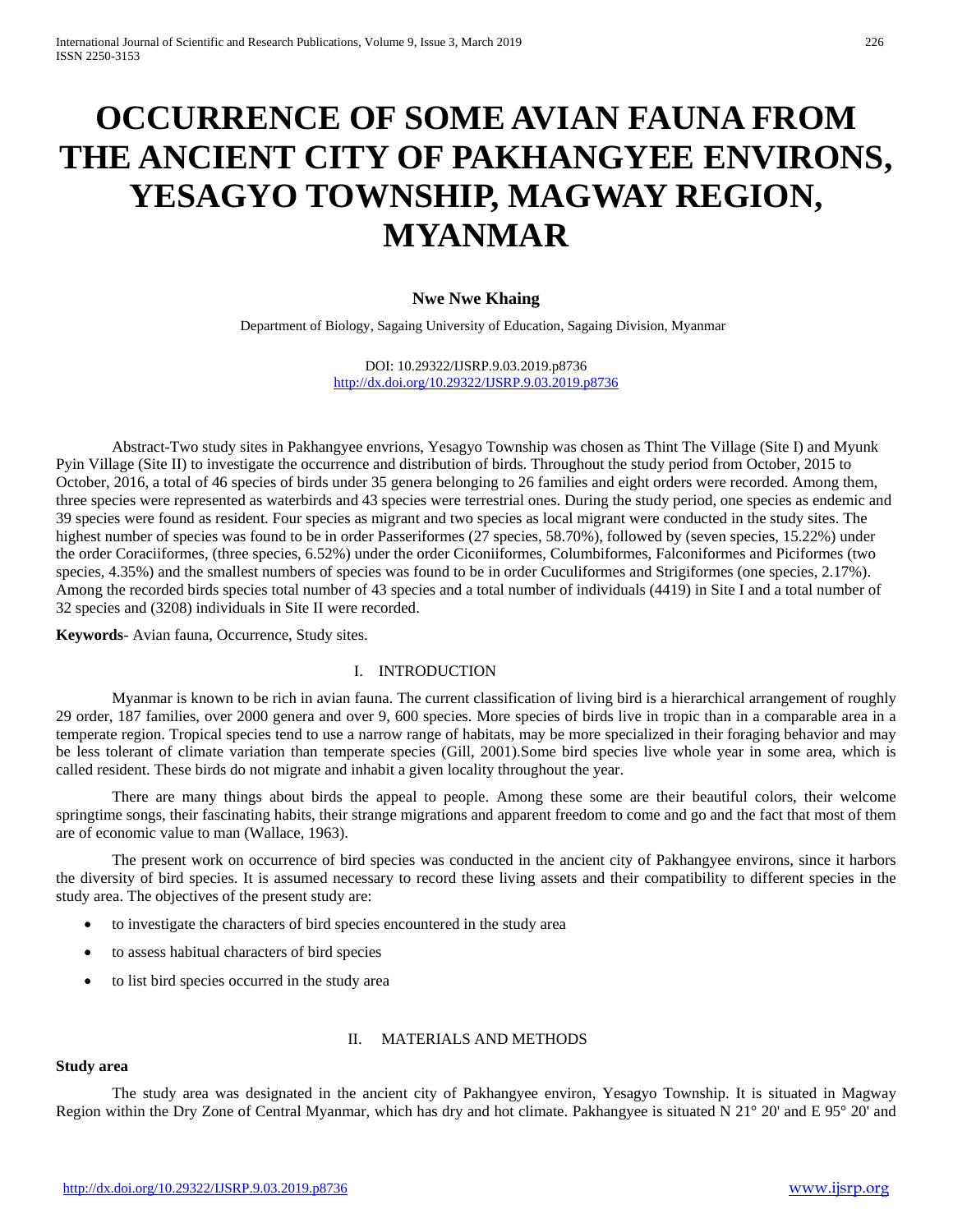International Journal of Scientific and Research Publications, Volume 9, Issue 3, March 2019 227 ISSN 2250-3153

about 220' above sea level. It has an area of about 24.2973 hectare. It lies near Sithushin Pagoda. It is connected with Myunk Pyin village in the north, Thint The village in the east and railway road in the west.

# **Study period**

The present study was conducted from October, 2015 to October, 2016 and two sites were allocated to conduct the study.

- 1. Thint The village (Site I)
- 2. Myunk Pyin village (Site II)

# **Site I**

Thint The village is located N 21° 31' and E 95° 14'. The total area is about 36.4136 hectare. This study site contained grassland, shrubs, tall and medium trees, paddy fields, cotton and various leguminous crops are grown in cultivated field.

### **Site II**

Myunk Pyin village is situated between N 21° 32' and E 95° 12'. The total are is about 7.8469 hectare. Habitat types of this site are shrubs, grass land, thorny scrub, cultivated field and tall and medium tree (Fig. 1)

# **Data collection**

Birds were studied and recorded with the aid of a pair of binoculars. Birds photo were taken with a digital camera (Nikorcool, pix P600). In the present study birds were collected two consecutive days per week. Bird watching was taken during the study period between 06:30 am to 10:30 am in the field. Direct counting methods are used to record a variety of birds. Numbers of individual of birds were counted during the study period.

#### **Identification of species**

The identification method and taxonomic designation of bird species were followed after the method of King and Dickinson (1975), Robson (2011) (2015), Smythies (2001) and Kyaw Nyunt Lwin and Khin Ma Ma Thwin (2003). When a bird is spotted, it was identified down to the species level and the size, color and behavior of each species was carefully noted.



# **Fig.1. Location map of the study sites ,Source: From Google earth, 2016**

# III. OBSERVATION AND RESULTS

A total of 46 species of birds distributed under 35 genera, 26 families and eight orders were recorded during the study period.

#### **Recorded bird species in the study sites**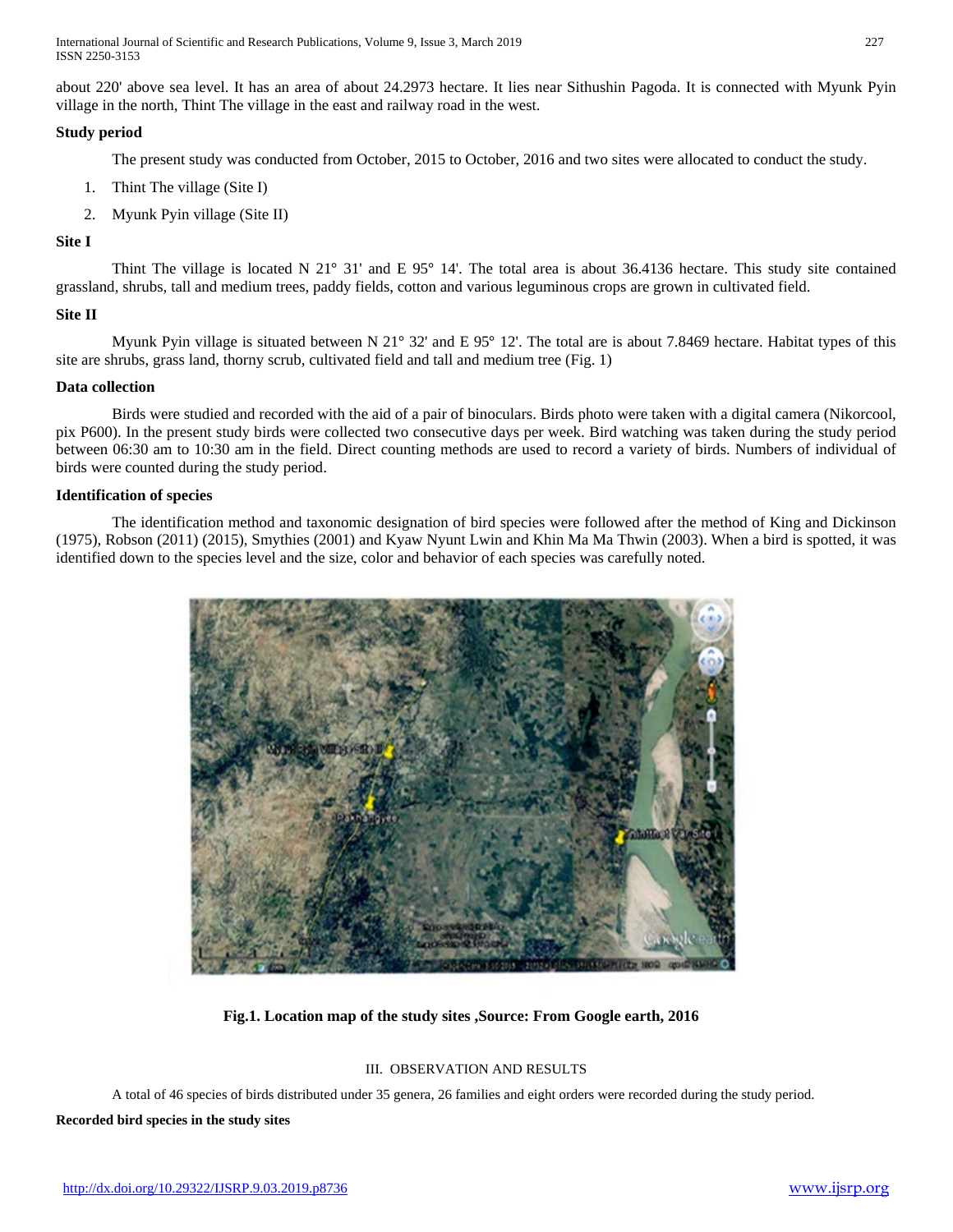International Journal of Scientific and Research Publications, Volume 9, Issue 3, March 2019 228 ISSN 2250-3153

Throughout the study period from October, 2015 to October, 2016, a total of 46 species of birds under 35genera belonging to 26 families and eight orders were recorded(Fig.2.). Among eight orders, Passeriformes was the largest order containing 27 species (58.70%) and next to this was order Coraciiformes (seven species, 18.22%), Ciconiiformes and Columbiformes (three species, 6.52%), Falconiformes and Piciformes (two species, 4.35%) and the smallest number of species was found to be in order Cuculiformes and Strigiformes (one species, 2.17%) (Fig.3). The number of species 43 in Site I and 32 species in Site II were recorded.

**Site I-Thint The village:** This area is approximately 36.4136 hectare. The natural aspects of this area enrich suitable places and shelters necessary for avifauna. Total number of species 43, and total number of individual 4419 were recorded in Site I.Among the total number of individuals, *Columba livia* (Rock Pigeon) showed the highest number of individuals (900) and *Buteo buteo* (Common Buzzard) recorded as the lowest number of individuals (three)(Fig.4,5.)

**Site II-Myunk Pyin Village:** This area is approximately 7.8469 hectare. Total number of species 32 and total number of individual 3208 were recorded in Site II. Among the total number of individual, *Passer domesticus* (House Sparrow) represented the highest number of individual (1275) and *Elanus caeruleus* (Black-shoulder Kite) showed the lowest number of individuals (two)(Fig.6,7). During the study period, one specie as endemic, 39 species as resident were observed. Four species as migrant and two species also local migrant were recorded in the study sites.



 **Fig.2. Bird species recorded in respective order during the study period**



 **Fig.3. Percentage occurrence of bird species under respective orders**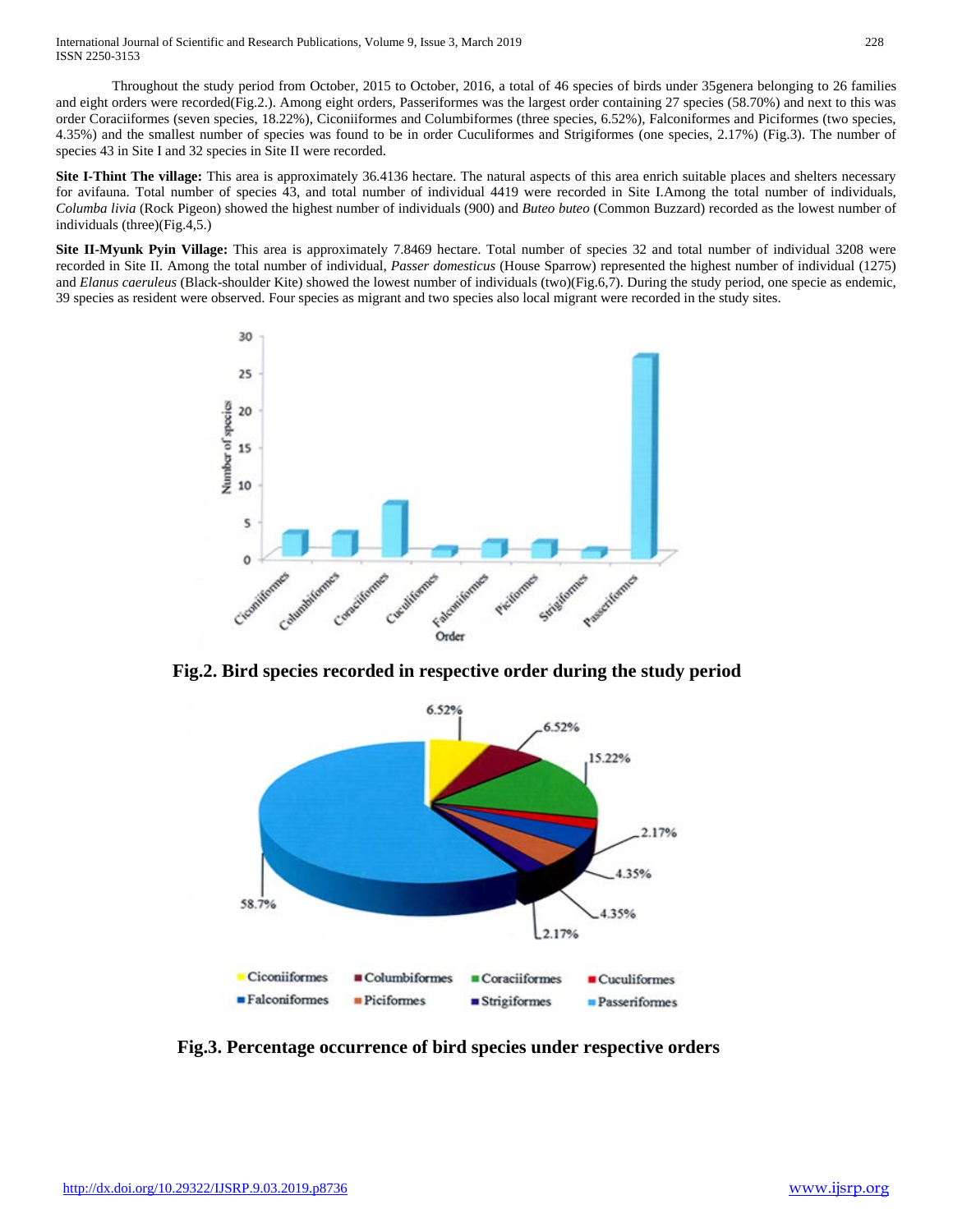

 **Fig.4. Recorded number of bird species in different orders in Site I**



**Fig.5. Percentage representation of bird species in different orders in Site I**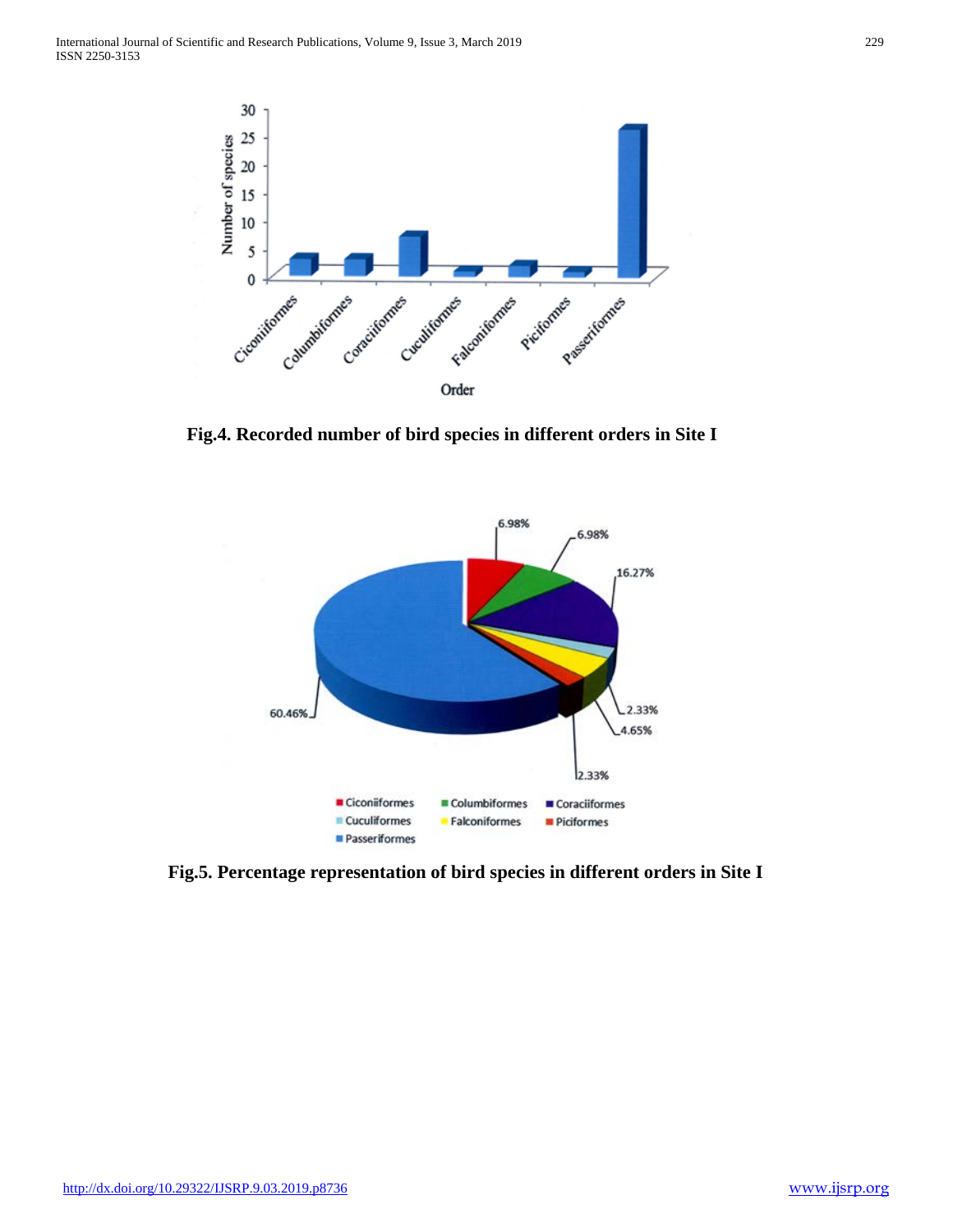

**Fig.6. Recorded number of bird species in different orders in Site II**



**Fig.7. Percentage representation of bird species in different orders in Site II**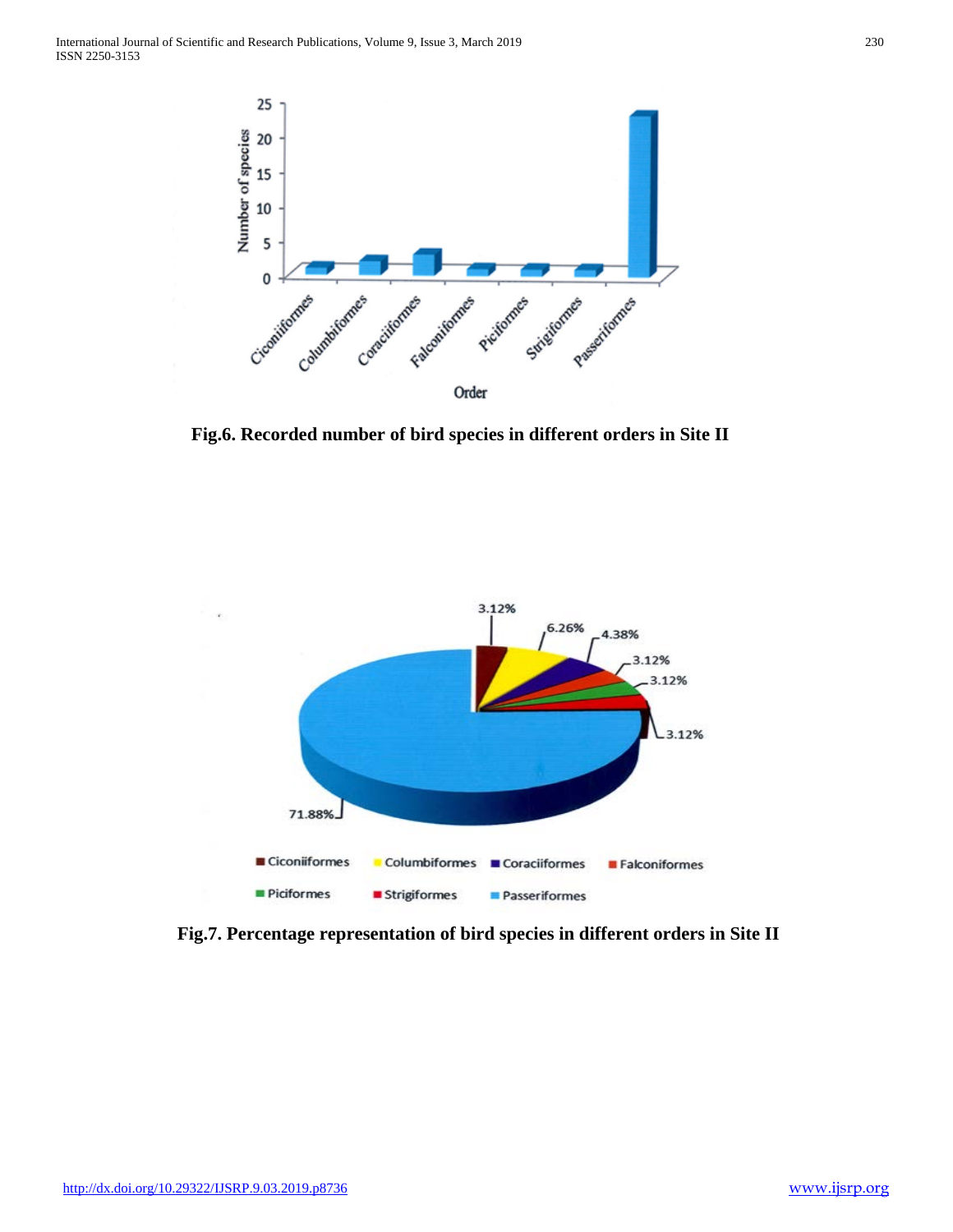International Journal of Scientific and Research Publications, Volume 9, Issue 3, March 2019 231 ISSN 2250-3153









(Coraciiformes) (Coraciiformes) (Falconiformes)





*Upupa epops Cacomantis merulinus Elanus caeruleus* 



*Megalaima haemacephala Nectarina jugularis Passer flaveolus*



(Piciformes) (Passeriformes) (Passeriformes)





(Ciconiiformes) (Strigiformes)





Fig.8.Some recorded birds species in the study area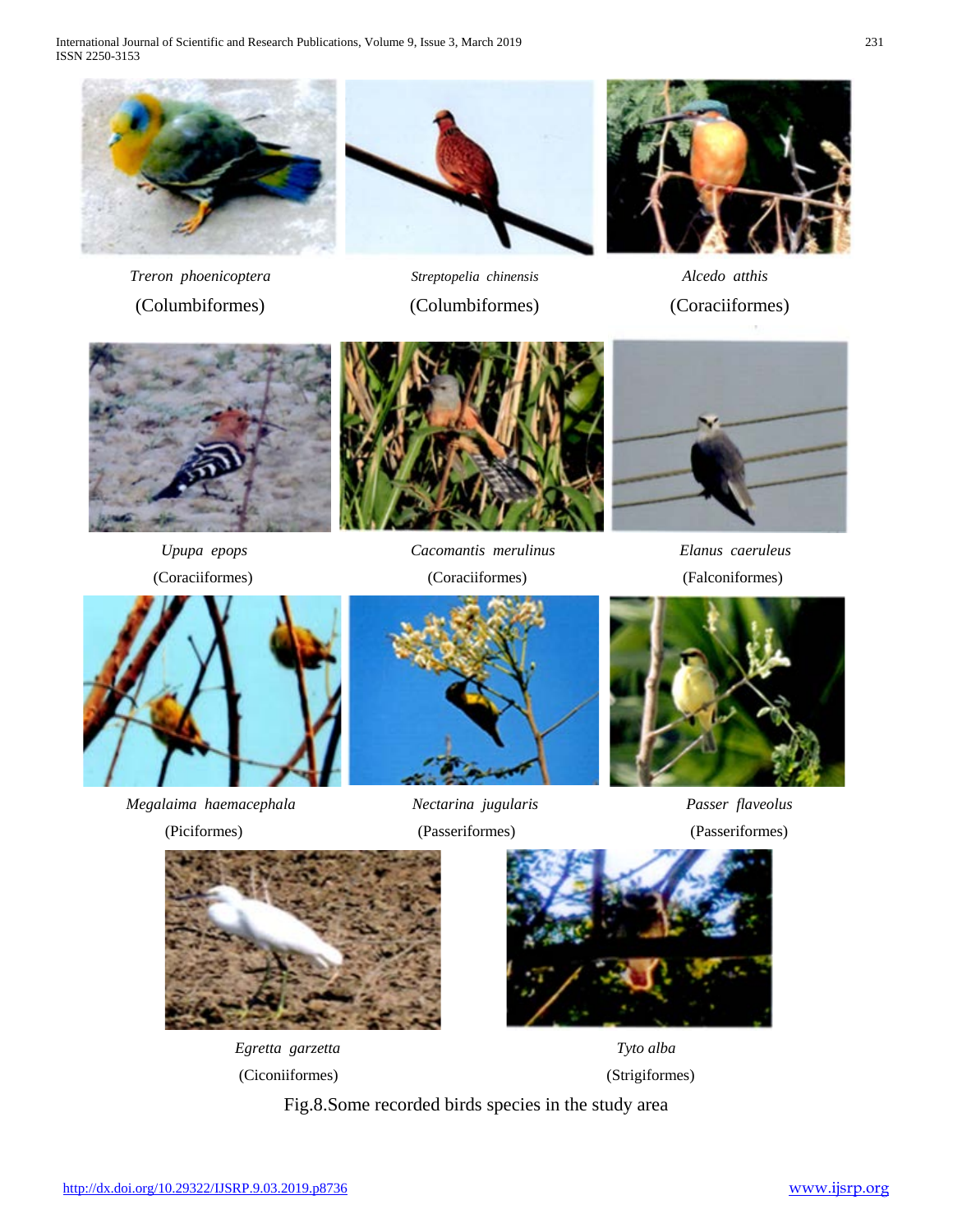# IV. DISCUSSION

The study area was designated the ancient city of Pakhangyee environs, Yesagyo Township, Magway Region. The area of Yesagyo Township is located in the Dry Zone of Central Myanmar. It consists of semi-arid plains, covered with thorny scrub-jungle and woodland especially where paddy fields and various leguminous crops are grown in cultivated field. Therefore, birds were found in the study area.

With regard to study site, total numbers of species were highest in Site I and then followed by Site II. This indicates that not only the more species but also the total numbers were highest in site I and tall trees, bushes, paddy field and various leguminous crops. Terborgh (1985) also described that the abundance of the tropical bird communities is related to food availability and seasonal changes.

In the present study, three species of water birds were found, *Bubulcus coromandus* (Cattle Egret), *Egretta garzetta* (Little Egret) and *Nycticorax nycticorax* (Black-crowned Night Heron) are aquatic in nature. These birds are found not only near water but also paddy fields and cultivated area. Black-crowned Night Heron was found from December to February. Smythies (2001) also described that all these aquatic birds were common elsewhere in Myanmar.

In this research, *Upupa epops* (Common Hoopoe) easily found while moving freely within the study area. Especially *Turdoides gularis* (White-throated Babbler) were commonly found on the thorny scrub. The Common Hoope and White-throated Babbler were recorded in Myanmar endemic species according to Avibase (2009).

Among recorded bird species, *Dendrocopos canicappillus* (Grey-capped pygmy wood pecker) was found on the top of the tall tree in Site II. *Megalaima haemacephala* (Coppersmith barbet) was conducted top of the trees in Site I. *Elanus caeruleus* (Blackshoulder Kite) and *Buteo buteo* (Common Buzzard) were recorded on the top of the tree, perch on telegraphic wire and in the plain during the study period. Under order Strigiformes, only one species was found in Site II. This species is *Tyto alba* (Branowl). It was found on the branch of the tree in sunset. In the present study, the highest number of species composition was found to be order Passeriformes accounting (58.70%) of the whole recorded bird species. Smythies (2001) and Strange (2002) reported that these birds were commonest birds in the Dry Zone of Central Myanmar.

# V. CONCLUSION

 According to research data, it was observed that Yesagyo Township hold a large number of birds which are ecologically specialized, locally endemic and but extremely sensitive to habitat loss. Deforestation, pollution, extensive agriculture and training of livestock are seriously threatening these environment and many fauna including avian species. Therefore, more researches, awareness and educator, programmers would be needed in Yesagyo Township to encourage protection and discourage activities such as hunting, netting and habitat destruction.

# ACKNOWLEDGMENT

I would like to express my sincere gratitude to Dr. Aung Min Win, Rector, Pakokku University, Magway Region, Myanmar, for his valuable advice and suggestions. Profound thanks are also due to Dr. Cho Cho Win, Professor and Head, Department of Zoology, Pakokku University, Magway Region, Myanmar, for her help to do this project to continue.

#### REFERENCES

- [1] Gill, F.B., 2001. *Ornithology*. 2nd. W. H. Freeman and Company. New York. 766 pp.
- [2] King, B. F. and Dickinson, E. C., 1975. *A field Guide to the Birds of South East Asia*. Japan, Collin, London. pp. 1-20.
- [3] Kyaw Nyunt Lwin and Khin Ma Ma Thwin, 2003. *Birds of Myanmar*. Yangon, Myanmar.
- [4] Robson, C., 2000. *A Field Guide to the Birds of South-East Asia.* New Holland Publisher (UK), Ltd. 460 pp.
- [5] Robson, C., 2011. *A field Guide to the Birds of Southeast Asia.* New Holland Publishers (UK), Ltd, London, 544 pp.
- [6] Robson, C., 2015. *A Field Guide to the Birds to South-East Asia.* London New Holland Publisher (UK), Ltd, London. 544 pp.
- [7] Smythies, B.E., 2001. *The birds of Burma*. Oliver and Boyd, Ltd, Edinburgh, London, 601 pp.
- [8] Strange, M., 2002. *A photographic guide to the birds of South-East Asia.* Peripula Editions (HK) Ltd, Singapore, 348 pp.